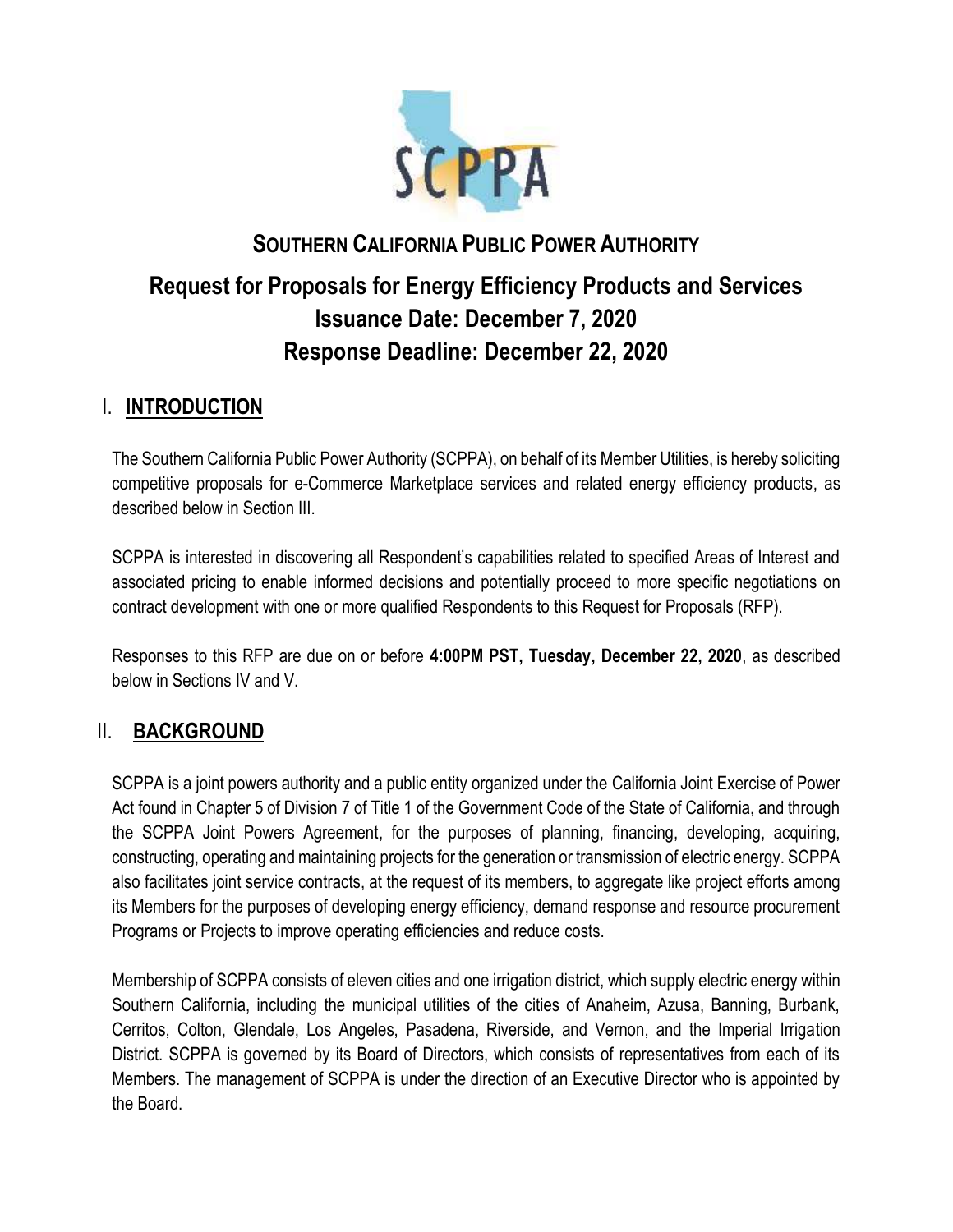SCPPA currently has existing Agreements with multiple firms that supply goods and/or services that are similar to, or the same as, those being considered for procurement in this RFP. One of these contractors' existing Agreement with SCPPA is about to expire and SCPPA wants to ensure that the services and/or products under that Agreement are cost-effective in today's changing markets. Existing SCPPA contractors do not need to respond to this RFP, unless they are able to introduce and offer new products or services that meet the requirements specified below and are not already offered under their existing Agreement with SCPPA. All other parties are welcome to submit proposals in response to this RFP so that SCPPA and Members can assess which of those offerings may provide the most value to Members and their customers.

Any Goods and Services Agreement that may be subsequently entered by SCPPA pursuant to this RFP would be utilized directly by the interested Members to serve their respective utility customers' needs. The service and work products would be ordered and approved directly by SCPPA and/or the applicable Members and the billing would be administered through SCPPA.

### III. **AREAS OF INTEREST**

Certain SCPPA Members have expressed interest in securing the most cost-effective services to support their procurement of the following goods and/or services to meet the needs of the communities that they serve:

- eCommerce Marketplace Programs for residential energy efficiency products
- eCommerce Marketplace Programs commercial energy efficiency products
- Energy Efficiency Kit Programs (either or both Direct, door-to-door Distribution or Delivery by Carrier)
- Point of Sale Instant Rebate Programs for approved Energy Efficiency equipment and measures

## IV. **Timeline / Schedule\***

### **SCPPA RFP FOR EFFICIENCY SERVICES AND PRODUCTS SELECTION PROCESS**

| <b>SCHEDULE OF REQUIREMENTS</b> | <b>TARGET DATE(S)</b>          |
|---------------------------------|--------------------------------|
| <b>Issue RFP</b>                | December 7, 2020               |
| Inquires Due                    | December 11, 2020              |
| Responses Due                   | 4:00PM PST - December 22, 2020 |
| Review of Responses             | January 2021                   |
| Interviews (If Necessary)       | January 2021                   |
| Selection of Respondent(s)      | January - February 2021        |

**\***Timeline/Schedule is subject to change.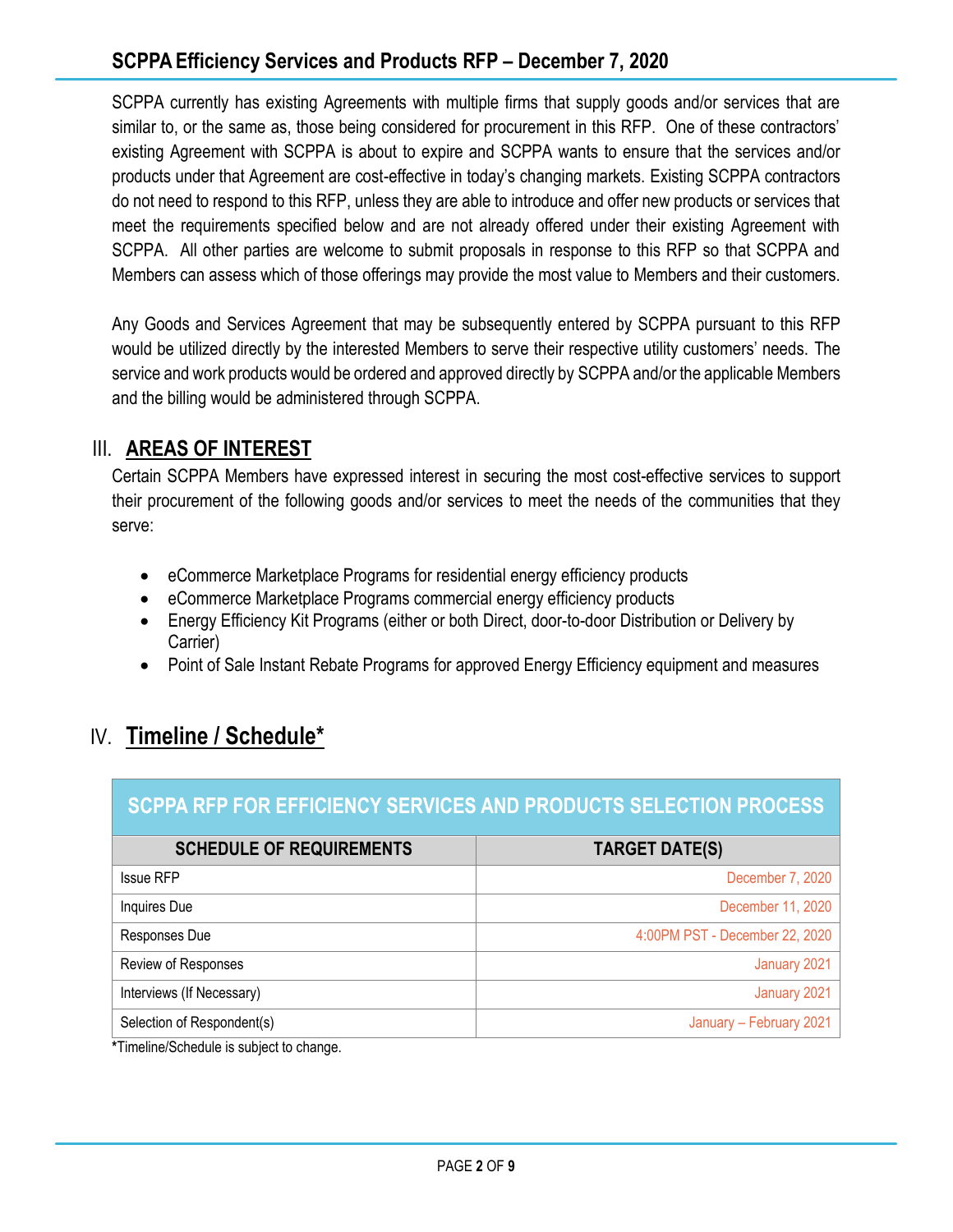### V. **PROPOSAL SUBMISSION REQUIRED ELEMENTS**

### **1. TRANSMITTAL LETTER CONTENT:**

- **A.** A brief statement of the Respondent's understanding of the work to be done and commitment to perform the work as scheduled, including:
	- **I.** statement of work specifications; and
	- **II.** reference to any proposed contractual terms and conditions required by the Respondent; and
	- **III.** a summary of exceptions taken to the RFP requirements; and
	- **IV.** all expectations from SCPPA including, but not limited to requirements definitions, strategy refinement, and staffing requirements to support the proposed project or program implementation.
- **B.** An officer authorized to bind must sign the proposal on behalf of the Respondent and must include the following declarations on the transmittal letter:

"This proposal is genuine, and not sham or collusive, nor made in the interest or in behalf of any person not herein named; the Respondent has not directly or indirectly induced or solicited any other Respondent to put in a sham bid, or any other person, firm or corporation to refrain from submitting a proposal; and the Respondent has not in any manner sought by collusion to secure for themselves an advantage over any other Respondent."

### **2. RESPONDENT INFORMATION**:

Provide legal name of Company or Individual, physical street address, the name(s) and title(s) of the individual(s) authorized to represent the Respondent, including telephone number(s) and email address(es).

### **3. PROPOSAL:**

Proposals must include a description of the proposed project or program, how it meets (or does not meet) each of the objectives of this RFP, and a detailed description addressing all the Areas of Interest. Respondents may also include additional services, products, tasks, task elements and/or functions that may not be part of or included in the RFP, but are deemed by the Respondent to be pertinent and potentially valuable to SCPPA or its Members. SCPPA will have full discretionary authority to consider, accept and/or reject without cause such supplemental information that is not directly requested, included in or made part of the RFP.

### **4. FEES:**

Pricing in all Proposals should be made based on good faith estimates of the requirements defined in this RFP. Please include all necessary details of specific examples or estimates of the fees, labor rates and service charges. Describe how the fees, rates or charges will be determined. Respondents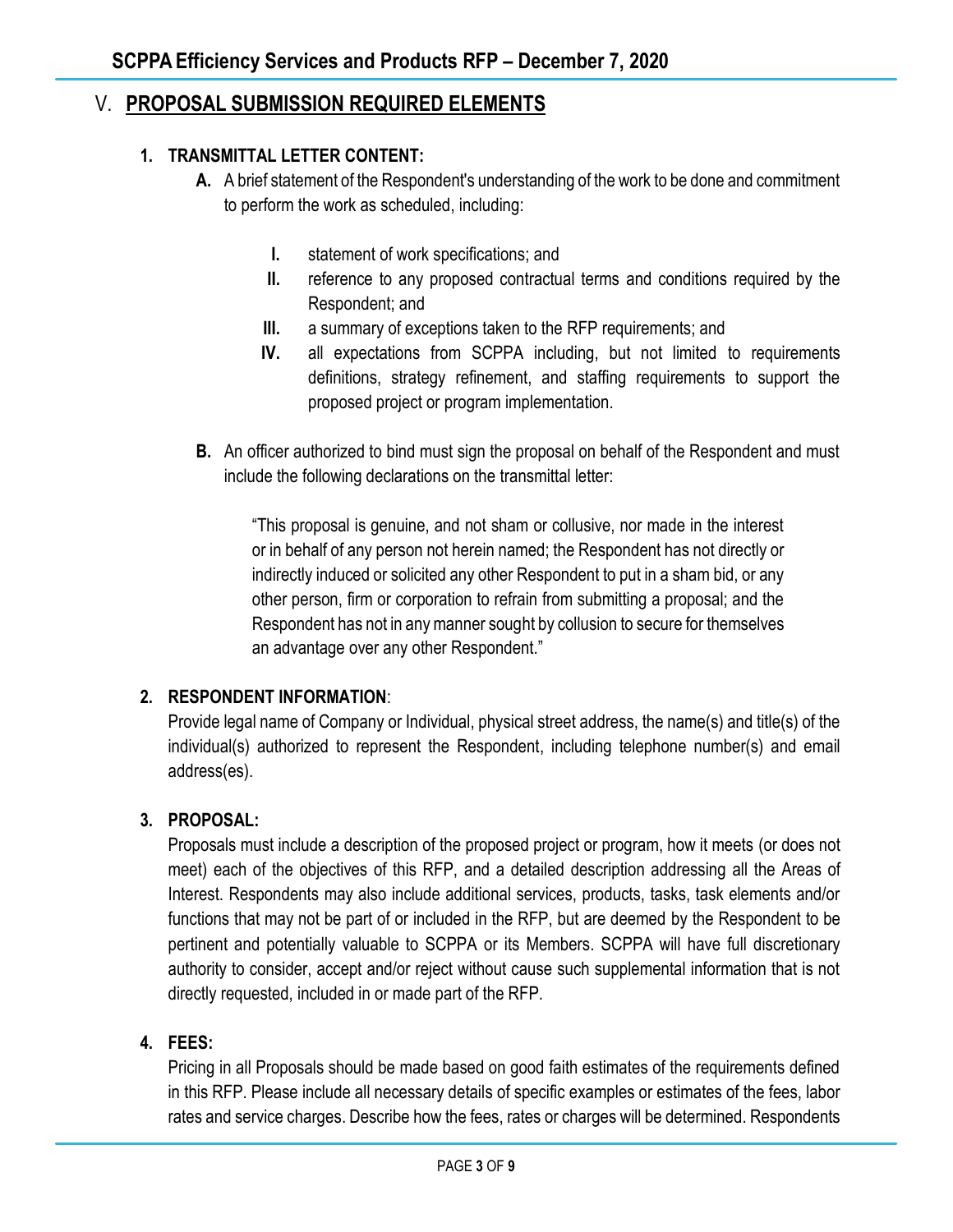shall also be prepared to provide a breakdown of the applicable overheads and fringe benefit costs that are part of any labor rates and other direct costs associated with the services to be performed.

### **5. EXPERIENCE:**

Respondent shall clearly identify project participants and management team, including:

- **A.** Describe your firm's experience as may be applicable to this RFP, your organizational structure, management qualifications, and other contract related qualifications, including number of years firm has been in business.
- **B.** Specify key employees and describe their qualifications, experience and duties related to this RFP, including the office location(s) where work will be performed, in addition to the physical street address referenced above.
- **C.** Provide a commitment statement for the retention and use of key employees as proposed, their availability to initiate and sustain the proposal, as well as planned supplemental employees if key personnel are not available to assure project delivery.
- **D.** State whether Respondent will use subcontractors to perform services pursuant to the contract. Should the use of subcontractors be offered, the Respondent shall provide the same assurances of competence for the subcontractor, plus the demonstrated ability to manage and supervise the subcontracted work. Subcontractors shall not be allowed to further subcontract with others for work. The provisions of any contract resulting from this RFP shall apply to all subcontractors in the same manner as to the Respondent.
- **E.** Respondent shall indicate any and all pending litigation that could affect the viability of Respondent's proposal, continuance of existing contracts, operation or financial stability.

### **6. REFERENCES:**

- **A.** Describe whether the Respondent has, within the last five (5) years, rendered any service to SCPPA or to any of SCPPA's Members, either as a contractor or subcontractor, either under the current Respondent's name or any other name or organization. If so, please provide details (status as prime or subcontractor, brief description of the contract, contract start and end date, the contract administrator name, and total actual contract expenditures).
- **B.** If the Respondent has not rendered any service within the last five (5) years to SCPPA or to any of SCPPA's Members, then please provide references over that period with the details described above including the counterparty for which services were provided.
- **C.** Identify existing related or relevant projects or programs which Respondent developed and/or operates that would demonstrate Respondent's capabilities in this area.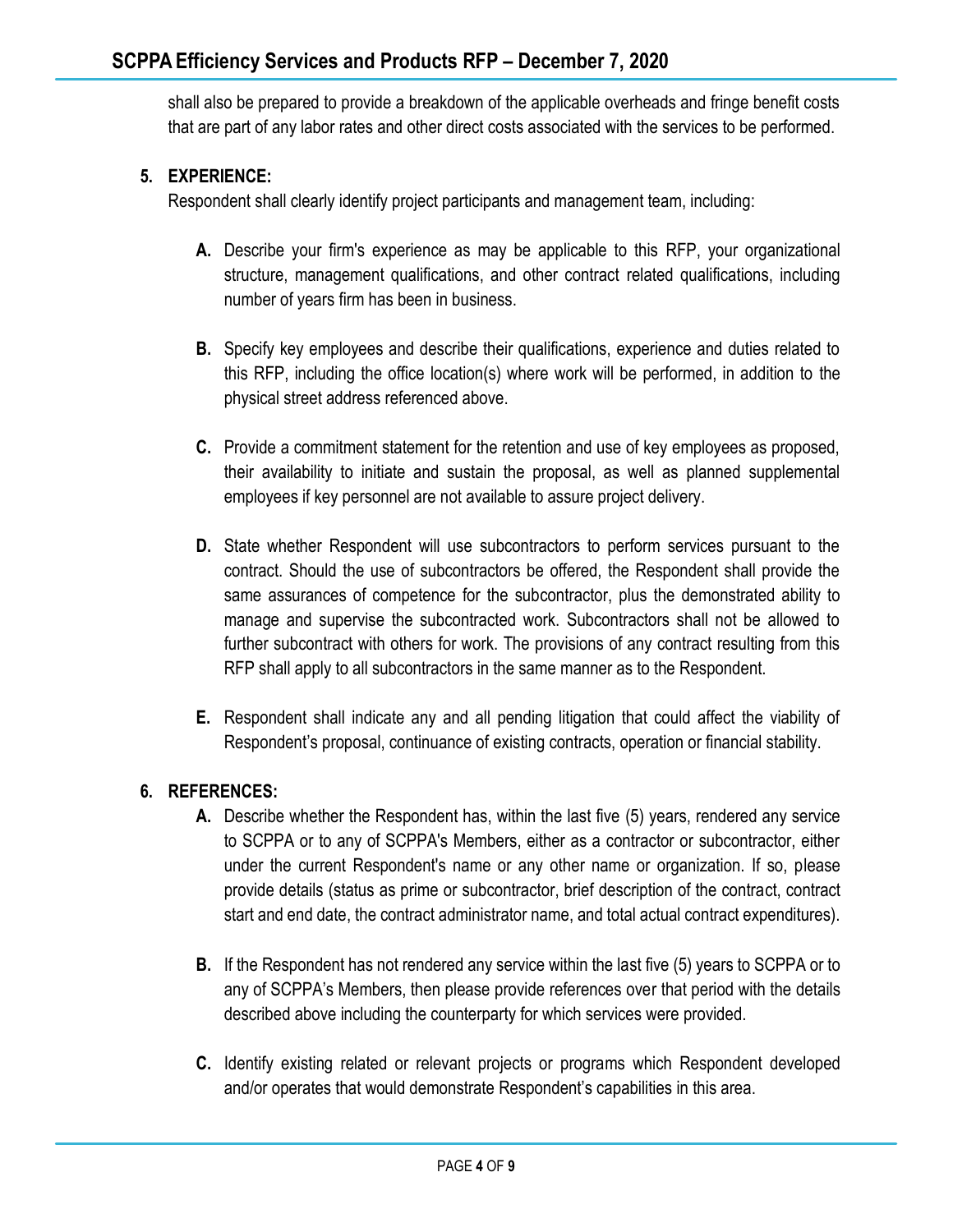**D.** Describe relevant program development and implementation experience, approach, and provide a list of references for similar projects completed.

### VI. **PROPOSAL SUBMISSION DELIVERY REQUIREMENTS**

There will not be an initial Respondent's conference associated with this RFP. The deadline to submit clarification questions on this RFP will be **4:00PM PST – December 11, 2020**. All questions should be submitted electronically via email to **[EfficiencyServicesandProductsRFP@scppa.org](mailto:EfficiencyServicesandProductsRFP@scppa.org)** referencing **Efficiency Services and Products RFP Questions** in the subject line. Answers to questions that SCPPA, at its sole determination and discretion, deems to be substantive or that would place the inquisitor at a distinct and unfair advantage to other potential Respondents will be posted on SCPPA's website alongside the solicitation at **<http://scppa.org/page/RFPs-Programs>** as soon as a practicable after the date received, but no later than **4:00PM PST – December 15, 2020**. It is the responsibility of potential Respondents to review this website for any and all postings.

One (1) electronic copy of your proposal and any supporting documentation must be delivered to **[EfficiencyServicesandProductsRFP@scppa.org](mailto:EfficiencyServicesandProductsRFP@scppa.org)** by no later than **4:00PM PST – December 22, 2020.**

Additionally, one (1) hard copy of your proposal, including a transmittal letter of authentic offer, and any supporting documentation may be, but is not required to be, submitted with the electronic copy of your submittal, by no later than the time and date referenced above, to:

> Southern California Public Power Authority **Efficiency Services and Products RFP Attention: Program Development Team** 1160 Nicole Court Glendora, California 91740

No contact should be made with the Board of Directors, committees or working group representatives, or SCPPA Members concerning this RFP.

All information received by SCPPA in response to this RFP is subject to the California Public Records Act and may be subject to the California Brown Act and all submissions may be subject to review in the event of an audit.

### VII. **TERMS AND CONDITIONS**

**1.** SCPPA reserves the right to cancel this RFP at any time, reject any and all proposals and to waive irregularities.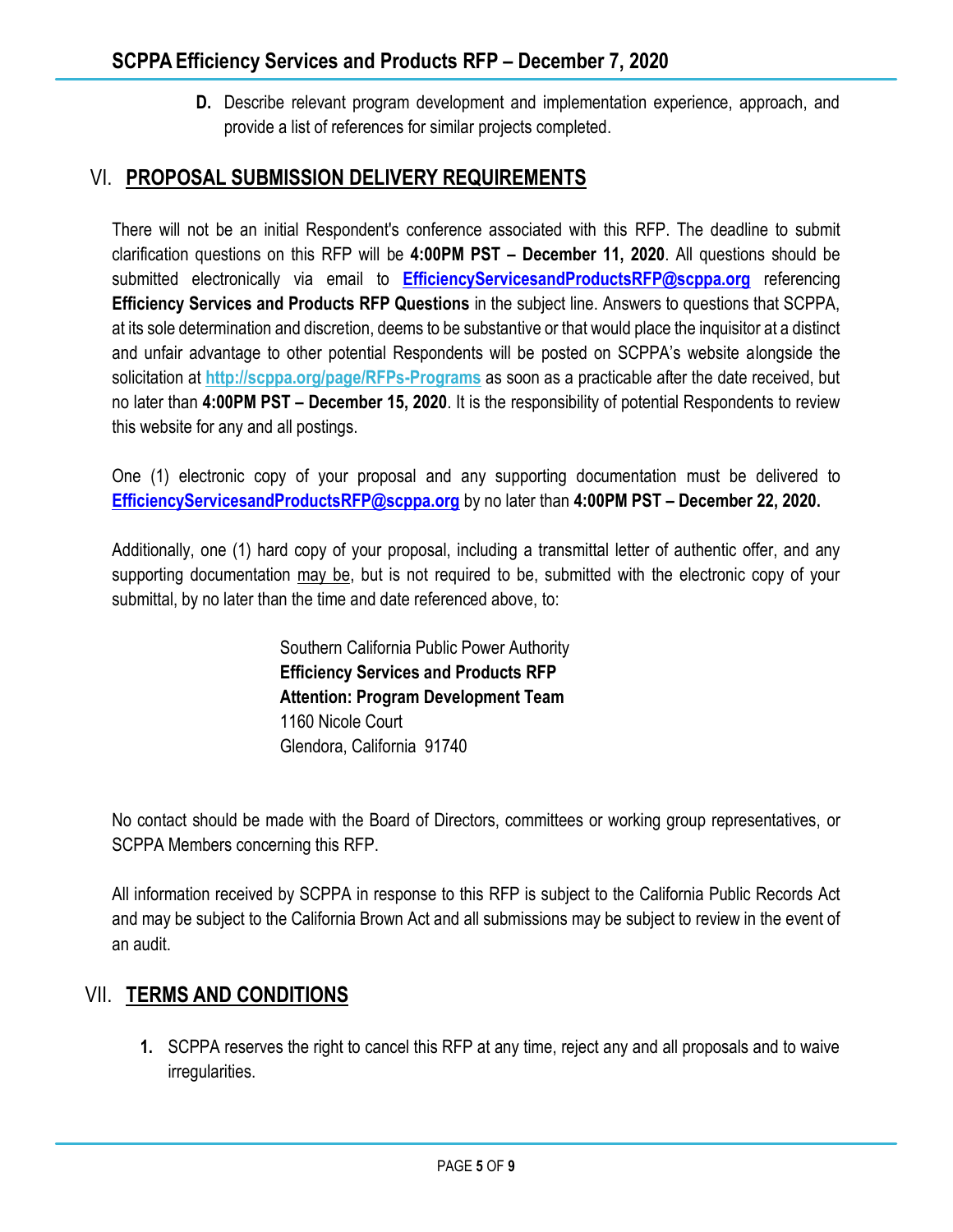- **2.** SCPPA shall determine at its sole discretion the value of any and/or all proposals including price and non-price attributes.
- **3.** Proposals may be sub-divided or combined with other proposals, at SCPPA's sole discretion.
- **4.** SCPPA shall perform an initial screening evaluation to identify and eliminate any proposals that are, for example, not responsive to the RFP, do not meet the minimum requirements set forth in the RFP, are not economically competitive with other proposals, or are submitted by Respondents that lack appropriate creditworthiness, sufficient financial resources, or qualifications to provide dependable and reliable services for this RFP.
- **5.** SCPPA reserves the right to submit follow up questions or inquiries to request clarification of information submitted and to request additional information from any one or more of the Respondents.
- **6.** SCPPA reserves the right, without qualification and in its sole discretion, to accept or reject any or all proposals for any reason without explanation to the Respondent, or to make any award to that Respondent, who, in the opinion of SCPPA, will provide the most value to SCPPA and its Members.
- **7.** SCPPA may decline to enter into any potential engagement agreement or contract with any Respondent, terminate negotiations with any Respondent, or to abandon the request for proposal process in its entirety.
- **8.** SCPPA reserves the right to make an award, at its sole discretion, irrespective of price or technical ability, if SCPPA determines that to do so would result in the greatest value to SCPPA and its Members.
- **9.** Those Respondents who submit proposals agree to do so without legal recourse against SCPPA, its Members, their directors, officers, employees and agents for rejection of their proposal(s) or for failure to execute or act on their proposal for any reason.
- **10.** SCPPA shall not be liable to any Respondent or party in law or equity for any reason whatsoever for any acts or omissions arising out of or in connection with this RFP.
- **11.** SCPPA shall not be liable for any costs incurred by any Respondents in preparing any information for submission in connection with this RFP process or any and all costs resulting from responding to this RFP. Any and all such costs whatsoever shall remain the sole responsibility of the Respondent.
- **12.** SCPPA may require certain performance assurances from Respondents prior to entering negotiations for work that may result from this RFP. Such assurances may potentially include a requirement that Respondents provide some form of performance security.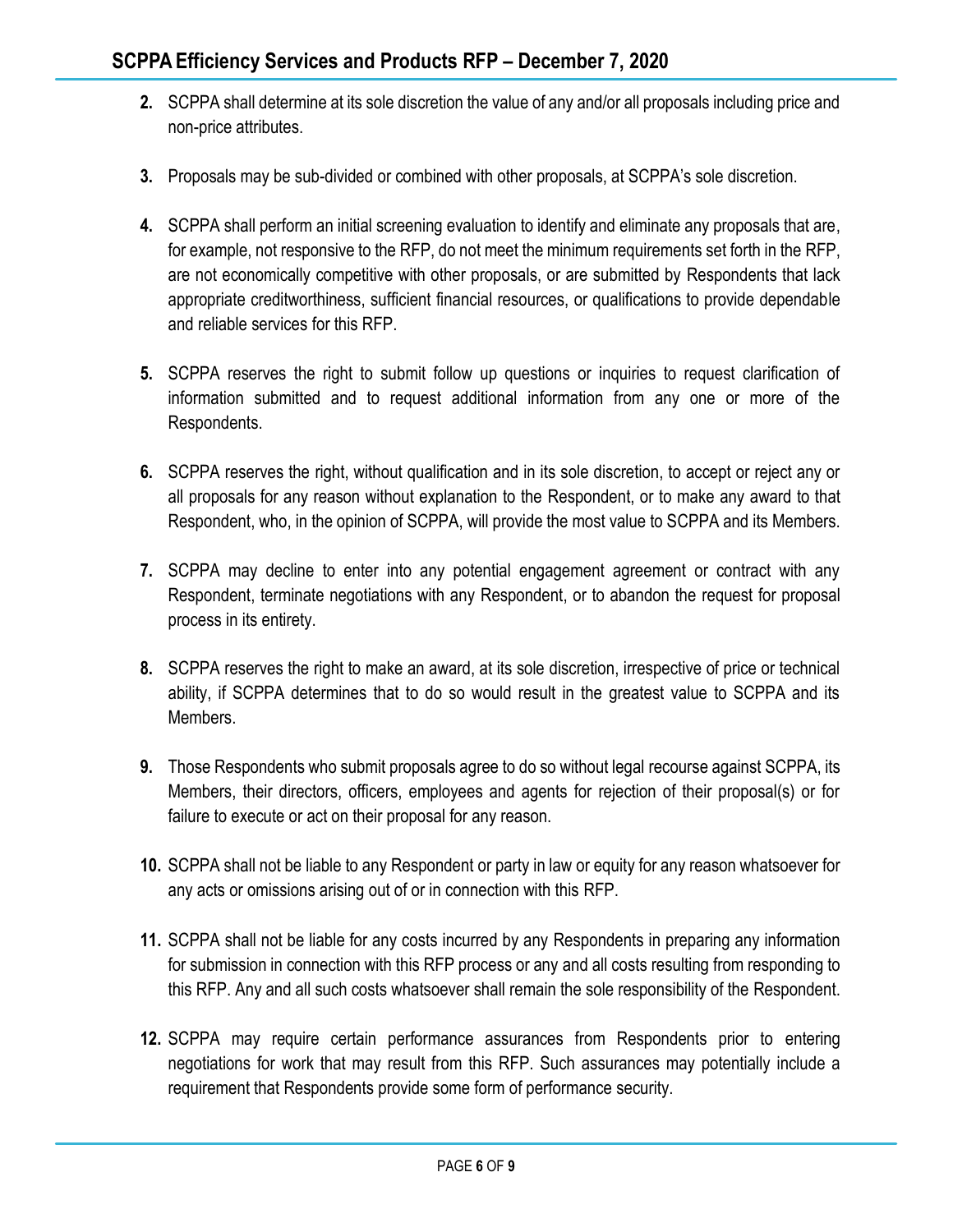- **13.** Prior to contract award, the successful Respondent shall supply a detailed breakdown of the applicable overheads and fringe benefit costs that are part of the labor rates and other direct costs associated with the services to be performed.
- **14.** SCPPA Members, either collectively or individually may contact Respondents to discuss or enter negotiations regarding a proposal. SCPPA is not responsible or liable for individual Members interactions with the Respondent which are not entirely conducted through SCPPA or at SCPPA's option or election to engage the Respondent as defined within the RFP.
- **15.** Submission of a Proposal constitutes acknowledgement that the Respondent has read and agrees to be bound by the terms and specifications of this RFP and any addenda subsequently issued by SCPPA.
- **16.** Information in this RFP is accurate to the best of SCPPA's and its Members' knowledge but is not guaranteed to be correct. Respondents are expected to complete all their due diligence activities prior to entering any final contract negotiations with SCPPA.
- **17.** SCPPA reserves the right to reject any Proposal for any reason without cause. SCPPA reserves the right to enter into relationships with more than one Respondent, can choose not to proceed with any Respondent with respect to one or more categories of services, and can choose to suspend this RFP or to issue a new RFP that would supersede and replace this RFP.

### VIII. **ADDITIONAL REQUIREMENTS FOR PROPOSAL**

### **1. CONSIDERATION OF RESPONSES:**

Submitted proposals should be prepared simply and economically, without the inclusion of unnecessary promotional materials. Proposals should be submitted on recycled paper that has a minimum of thirty percent (30%) post-consumer recycled content and duplex copied (double-sided pages) where possible.

### **2. INSURANCE, LICENSING, OR OTHER CERTIFICATION:**

If selected, the Respondent will be required to maintain sufficient insurance, licenses, or other required certifications for the type of work being performed. SCPPA or its Members may require specific insurance coverage to be established and maintained during work and as a condition of award or continuation of contract.

### **3. NON-DISCRIMINATION/EQUAL EMPLOYMENT PRACTICES/AFFIRMATIVE ACTION PLAN:**

If selected, the Respondent and each of its known subcontractors may be required to complete and file an acceptable Affirmative Action Plan. The Affirmative Action Plan may be set forth in the form required as a business practice by the Department of Water and Power of the City of Los Angeles which is SCPPA's largest Member.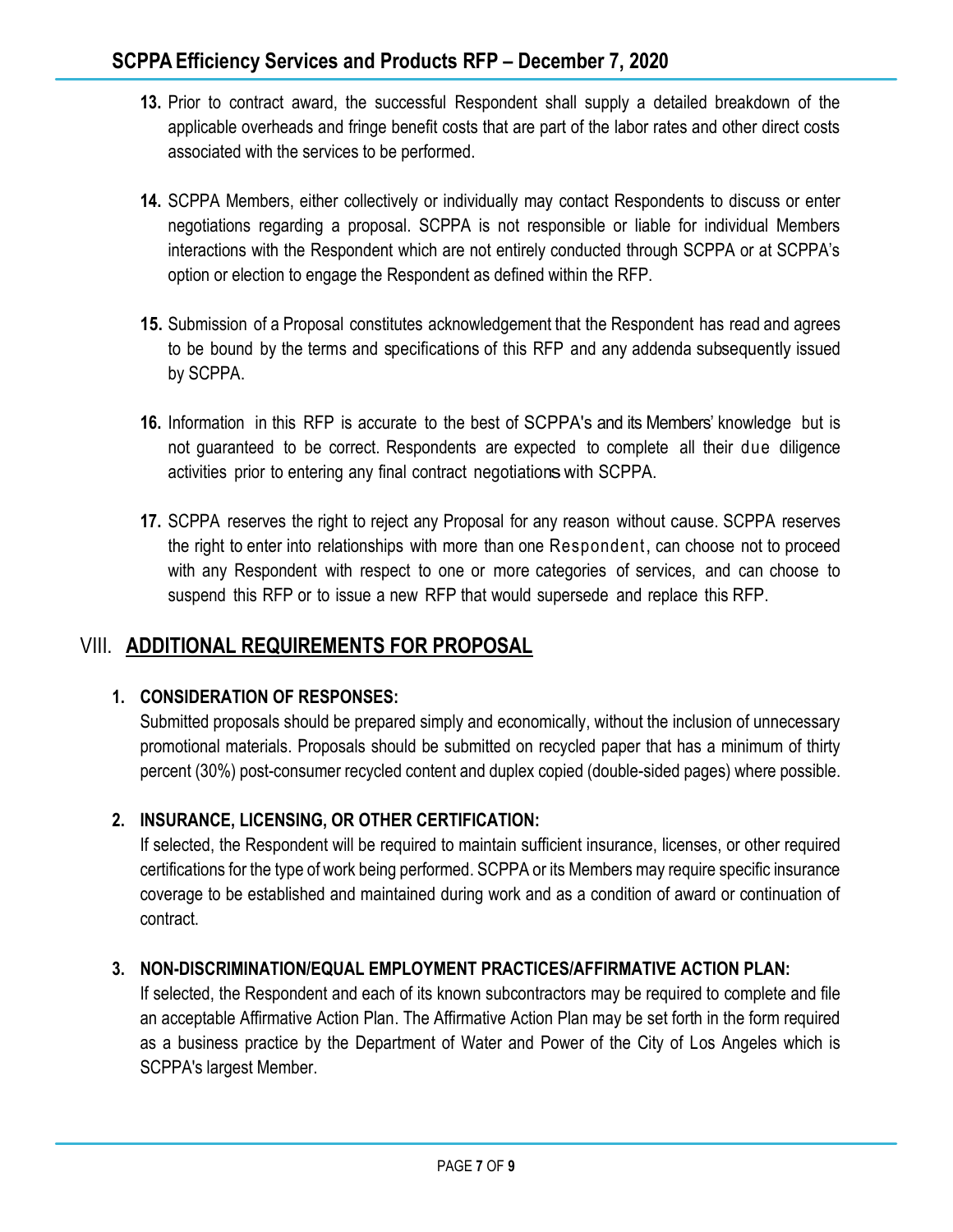#### **4. LIVING WAGE ORDINANCE:**

If selected, the Respondent may be required to comply with the applicable provisions of the City of Los Angles Living Wage Ordinance and the City of Los Angeles Service Contract Workers Retention Ordinance. The Living Wage Ordinance provisions are found in Section 10.36 of the Los Angeles City Administrative Code; and the Service Contract Workers Retention Ordinance are found in Section 10.37 of the Los Angeles Administrative Code (SCWRO/LW0).

#### **5. PREVAILING WAGE RATES:**

If selected, the Respondent will be required to conform to prevailing wage rates applicable to the location(s) where any work is being performed. Workers shall be paid not less than prevailing wages pursuant to determinations of the Director of Industrial Relations as applicable in accordance with the California Labor Code. To access the most current information on effective determination rates, Respondent shall contact:

> Department of Industrial Relations Division of Labor Statistics and Research PO Box 420603, San Francisco, CA 94142-0603 Division Office Telephone: (415) 703-4780 Prevailing Wage Unit Telephone: (415) 703-4774 Web: **[HTTP://WWW.DIR.CA.GOV/DLSR/DPREWAGEDETERMINATION.HTM](http://www.dir.ca.gov/dlsr/DPreWageDetermination.htm)**

#### **6. CHILD SUPPORT POLICY:**

If selected, Respondent may be required to comply with the City of Los Angeles Ordinance No. 172401, which requires all contractors and subcontractors performing work to comply with all reporting requirements and wage-earning assignments and wage-earning assignments relative to court ordered child support.

#### **7. SUPPLIER DIVERSITY:**

Respondents shall take reasonable steps to ensure that all available business enterprises, including Small Business Enterprises (SBEs), Disadvantaged Business Enterprises (DBEs), Women-Owned Business Enterprises (WBEs), Minority-Owned Business Enterprises (MBEs), Disabled Veteran Business Enterprises (DVBEs), and other Business Enterprises (OBEs), have an equal opportunity to compete for and participate in the work being requested by this RFP. Efforts to obtain participation of these business enterprises may reasonably be expected to produce a twenty-five percent (25%) participation goal for SBEs. For the purpose of this RFP, SCPPA's Supplier Diversity program is modeled after that of the Los Angeles Department of Water and Power. Further information concerning the Supplier Diversity Program may be obtained from the Supply Chain Services Division of the Los Angeles Department of Water and Power.